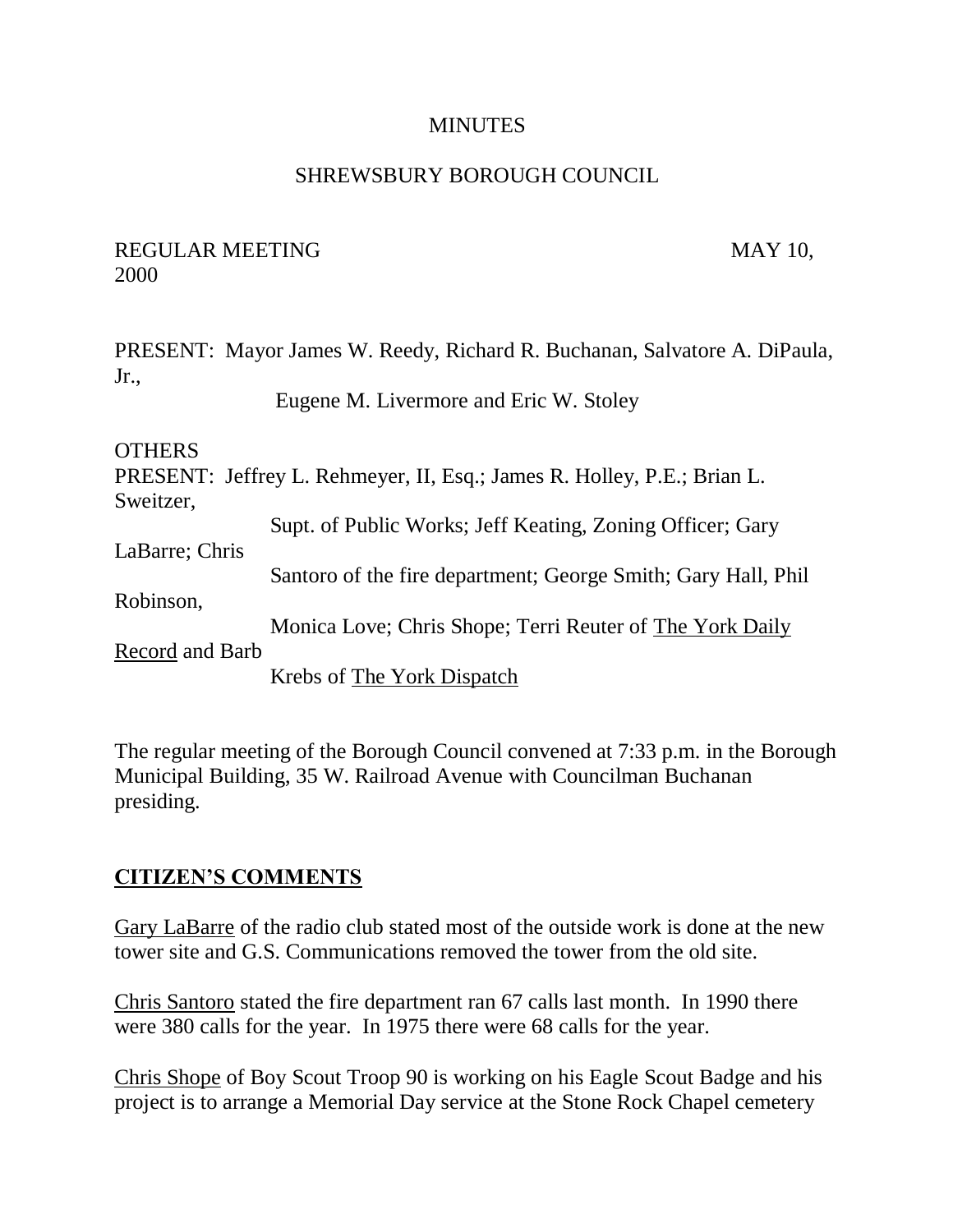across from the Shrewsbury Family Restaurant on May 28 at 12 noon. There will be civil war re-enactments and the 1<sup>st</sup> Pa Rifles and Living History will perform until 2 p.m. Ron Miller will be one of the guest speakers. On May 18 the Union Daughters of the Civil War Veterans will help the Scouts set up and place markers and flags.

# **APPROVAL OF MINUTES**

- E. Stoley moved to approve the minutes of the April 12 meeting.
- E. Livermore seconded. The motion carried with all in favor.

# **APPROVAL OF EXPENDITURES AND REPORT OF ACCOUNTS**

This was deferred until next month.

# **BILLS**

- Gehringer-Roth Associates for completion of the  $5<sup>th</sup>$  draft of entire comprehensive plan incorporating changes requested by local officials.
- James R. Holley & Associates spring source and wellhead protection meeting \$316.58; grease traps \$32.55; emergency generator procurement Trout Run pump station \$600.45; council meeting, planning commission and Covington Ridge development \$971.53; North end pumping stations \$211.05; streets 2000 \$129.50
- Countess Gilbert Andrews Hopewell Township \$1,272.00; Joe Reuter lien \$292.25; General 2000 \$4,959.00; WAWA, Inc. \$108.00; Water Company Account \$60.00; Sewer Account \$1,189.73
- Velda Nickell bookkeeping services for April \$345.00
- Geological Services, Inc. additional review of Glatfelter tract \$245.50
- E. Stoley moved to approve the above bills.
- S. DiPaula seconded. The motion carried with all in favor.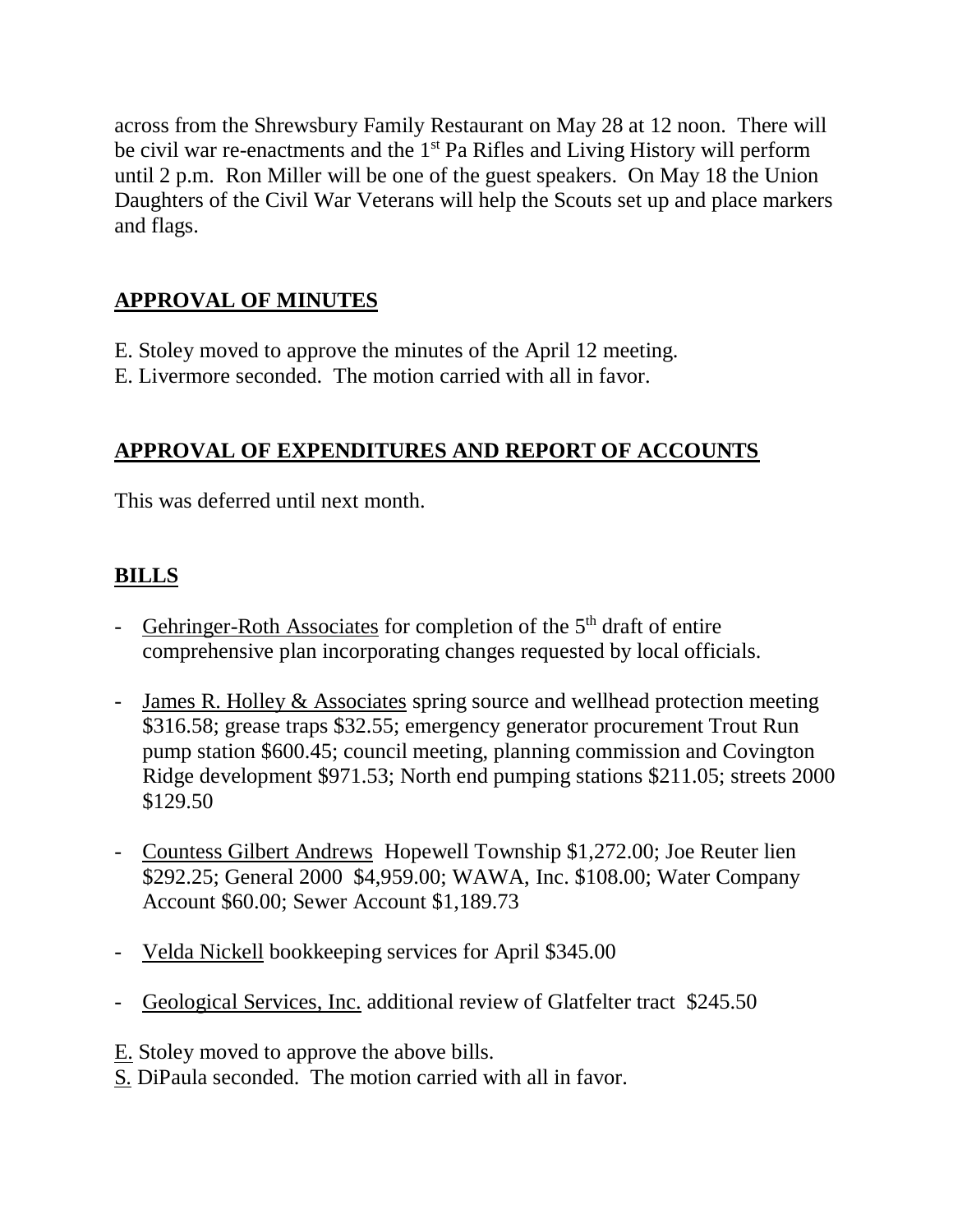# **SUBDIVISION AND LAND DEVELOPMENT BUSINESS**

# Covington Ridge – Preliminary Subdivision plan – Valley Road

Engineer Holley's comments dated May 10 were reviewed. Jim recommended the preliminary plan be approved with the condition that the developer not begin construction until the final plan is approved. We are requiring the developer provide sewer pumping capacity for this development but there is not enough information to make a decision tonight whether we are requiring contribution toward a new, larger pump station and eliminate one of the pump stations on Valley road or require the developer to install a single small pump station. The Municipal Authority and Brian will need to be involved. A new pump station and generator will cost about \$140,000 installed. We are not going to require S & A to provide a well – we are going to bank the funds toward another water source. When Jim's comments dated May 10 are adhered to the developer can begin some road construction work. The street light plan will be reviewed at the June meeting. Also, the sidewalk requirement issue is still open. There are some irregular shaped lots on the plan.

S. DiPaula moved to approve the preliminary subdivision plan with emphasis on the comments of James R. Holley, P.E. dated May 10, 2000 with no construction until the comments are satisfied.

E. Stoley seconded with an addendum that the sidewalk issue be reviewed during the final plan process.

S. DiPaula declined the addendum.

E. Stoley seconded with the addendum that no sidewalk waiver was granted. The motion carried with all in favor.

# **TRUCK BIDS**

One bid was received for the 2000 truck:

Apple Chevrolet  $$25,945.00$  (bid white – Brian will obtain prices for painting the truck yellow)

E. Stoley moved to accept the bid of Apple Chevrolet in the amount of \$25,945.00. S. DiPaula seconded. The motion carried with all in favor.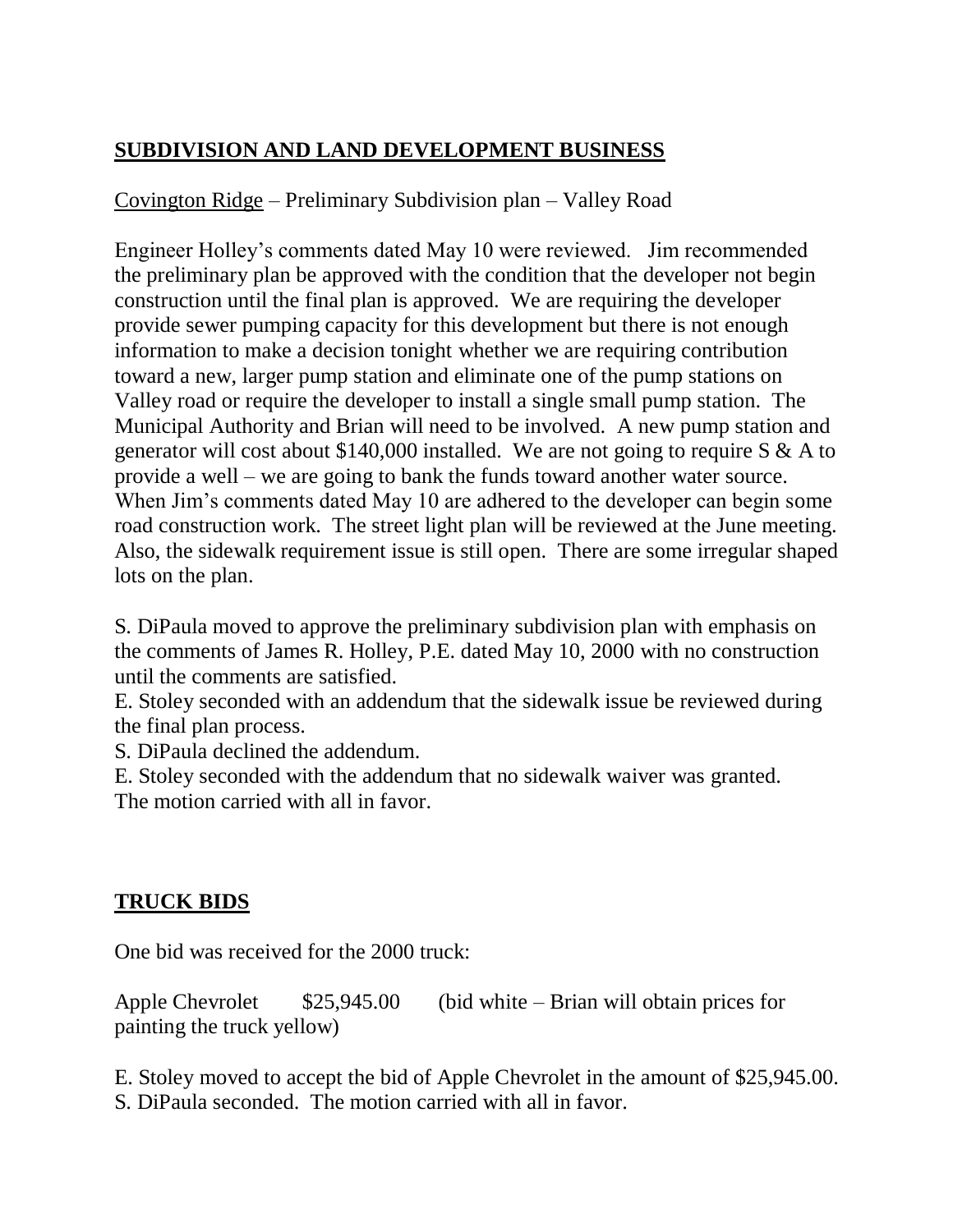#### 1980 Dodge Bids

No bids were received for this truck.

E. Stoley moved that the truck be donated to the fire department for training purposes.

E. Livermore seconded. The motion carried with all in favor.

Snow Plow

One bid was received for the snowplow:

Arthur S. Hare \$300.00

S. DiPaula moved to accept the bid of Arthur S. Hare for the Myer plow at a price of \$300.00.

E. Stoley seconded. The motion carried with all in favor.

## **REPORTS**

Zoning Officer – Jeff Keating

Kinsley Sign at Deer Creek Rd.

Jeff said a review of the ordinance and a check with Jon Countess revealed we cannot prohibit a sign from being placed in the Borough if the advertised business is not located within the Borough. As long as the sign meets the requirements for the zone, it is an allowable sign. There was discussion about the four signs in this one location at the intersection of Deer Creek Road and Mt. Airy Road. Jeff Rehmeyer was asked to look at this section of the ordinance with Jeff.

- Other Advertising Signs

Jeff was asked to send a letter to Grim's Glass about the Bull Dog Gym sign in his yard on West Railroad Avenue.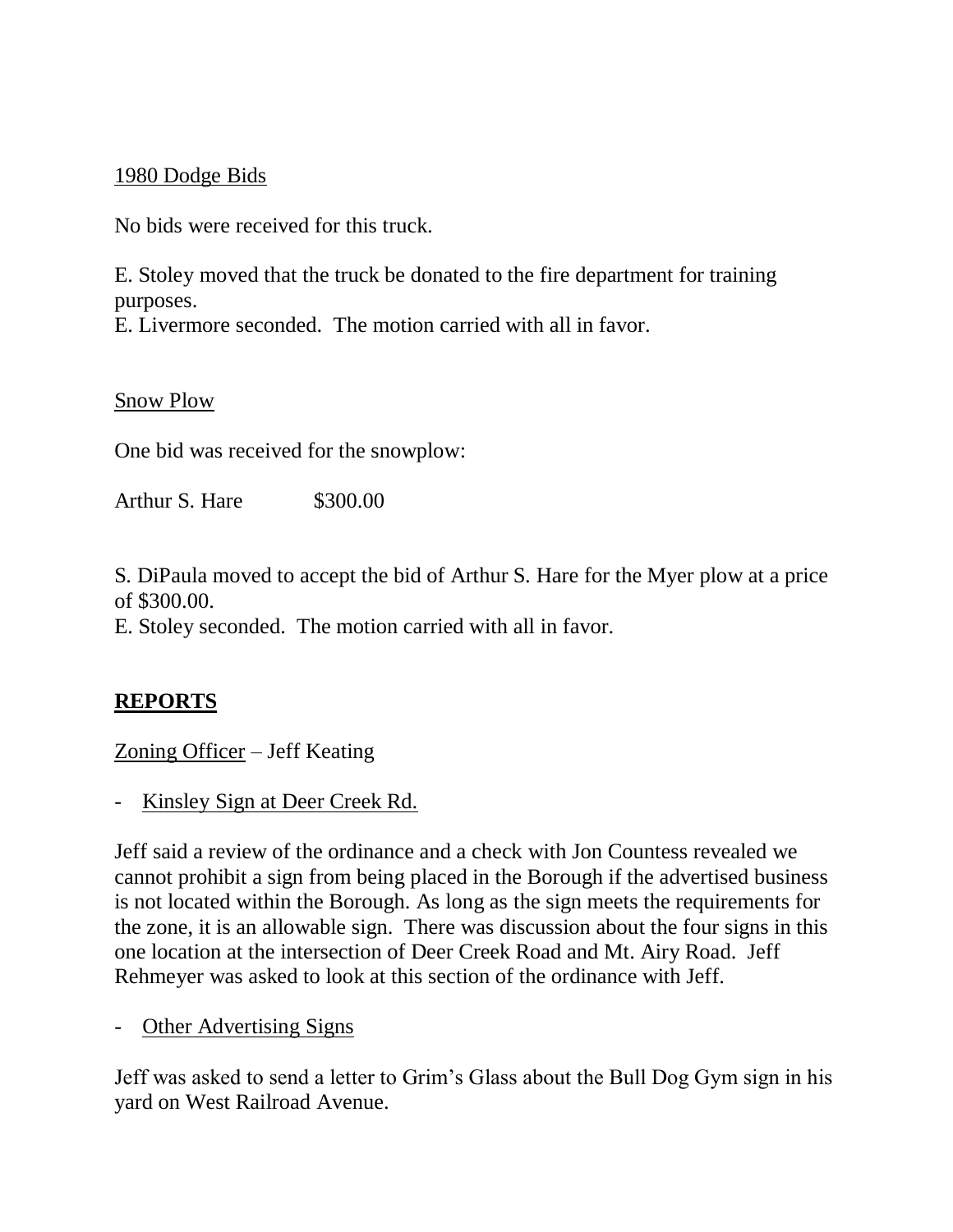## - Unimart Sign

McCullough won a special exception on appeal but the decision sets restrictions on the additional lighting. Unimart has a lighted yellow canopy containing its business name. E. Stoley believes this is taking up more than 10% of the building.

E. Stoley moved to instruct Jeff to communicate with Unimart that we believe the marquee sign is too large and that the special exception granted for this property does not allow for the additional lighting. We would agree to compromise if the light was turned off. If lit, we believe the entire structure is a sign. E. Livermore seconded. The motion carried with all in favor.

This light/sign is out of spirit with the Village zone. Jeff should also ask them to post No Smoking signs at the gas pumps.

# **Water & Sewer** – Richard R. Buchanan

- Wellhead Protection

Buck reported the first meeting went well. The next meeting is scheduled for tomorrow at 2:00 p.m. for a tour of the system to look for potential contaminants. Paul Solomon will be the Township's representative.

#### - Replacement of Sewer Mains in Southern Farms

We had discussed replacing mains and laterals in conjunction with the Township's road paving plan in order to try to eliminate the root problem in the clay pipes.

#### - Water Tank Repair/Inspection

Brian stated the tank was drained in order for a leak under the concrete to be repaired. An inspection will also be done.

#### - Jet Vac

Jet Vac televised several thousand feet of sewer lines and detected many small leaks.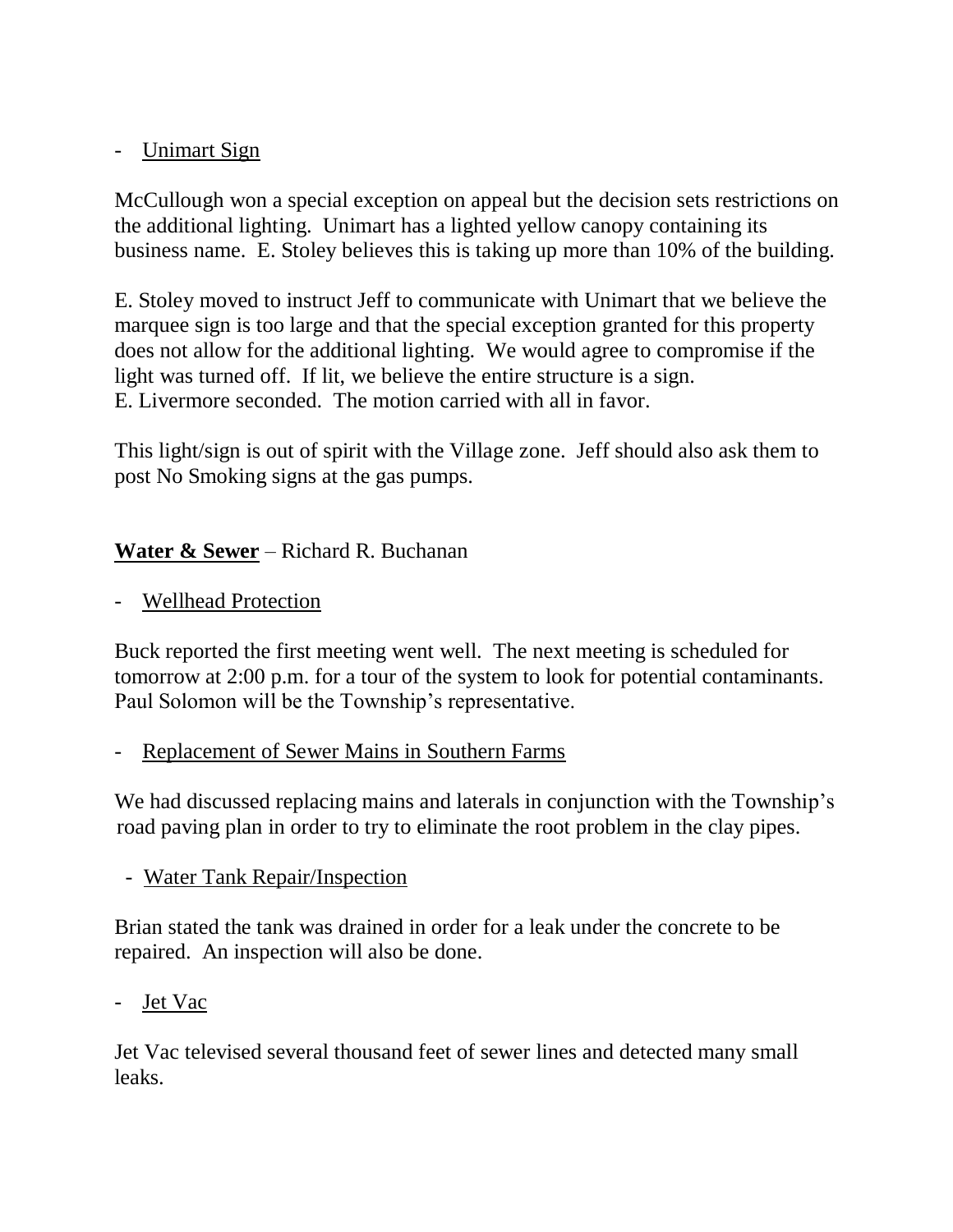# **Public Roads & Lighting** – Brian L. Sweitzer

## - Street Sweeping

Brian reported the street sweeper had 35 hours in for a total of \$2,300.00.

## - Crack Sealing

Stewart and Tate began sealing cracks and work is begun on the specifications for West Forrest Ave. repairs, the storm drain on Whitcraft Lane and Kreeger Alley repairs.

Damage to 2000 Chevy

Brian said the truck was struck over the weekend and is now at the body shop for appraisal. The body shop is recommending a new frame, if the truck can be repaired.

# **Public Lands, Buildings and Finance**

Replacement of Pavilion

After discussion, it was decided we contact Frank Dittenhafer about upgrading or expanding the new pavilion. A meeting is set for May 23 to discuss plans for the municipal building renovations.

- **YMCA Request to Rent Open Pavilion** 

The YMCA requested to rent one of the open pavilions for the summer for their craft projects. Council did not want to tie up one of the pavilions all summer. The YMCA will be contacted to have them inquire about renting the scout house.

## **Public Safety, Welfare and Personnel** – Salvatore A. DiPaula, Jr.

- Hepatitis B Shots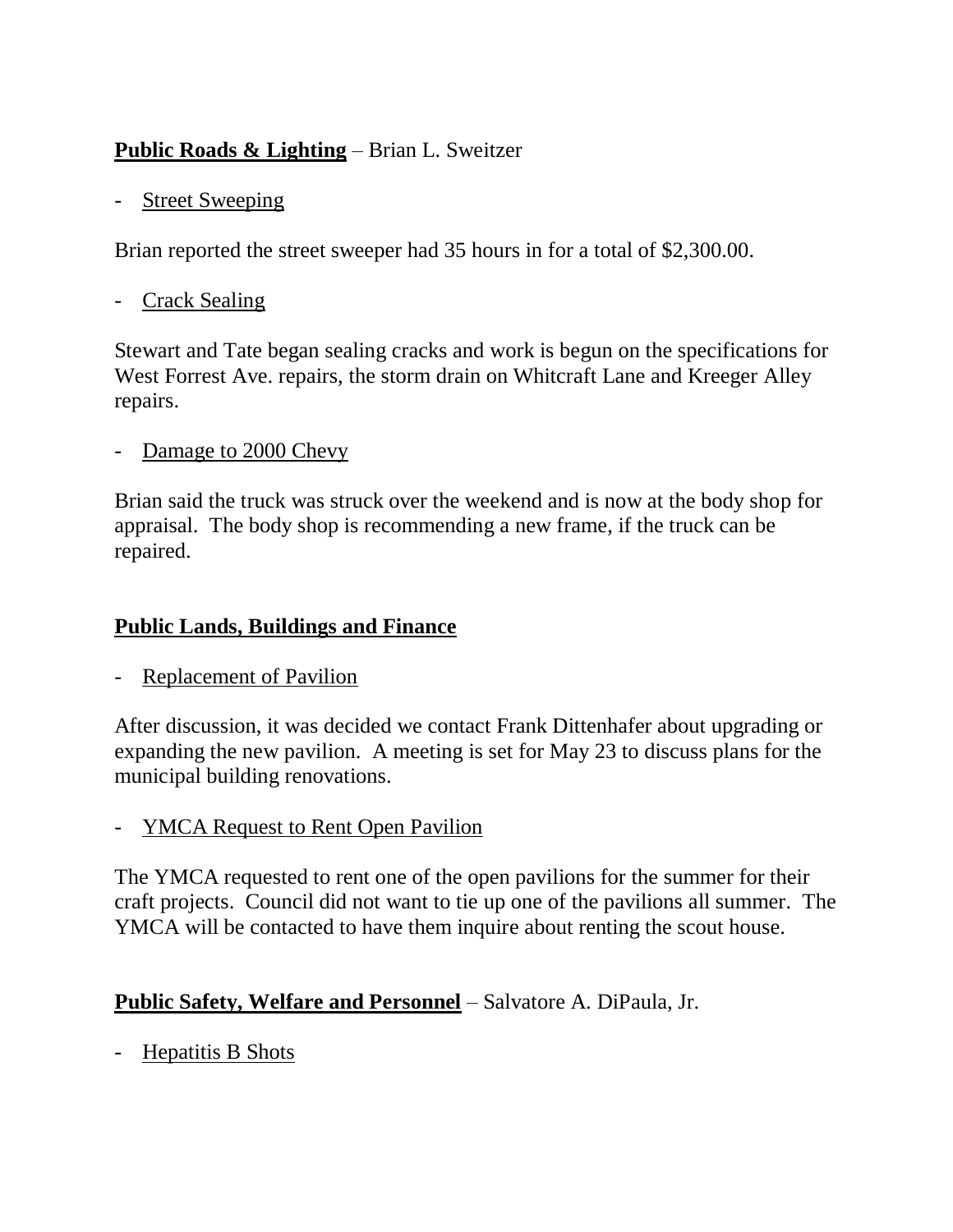S. DiPaula moved to approve the Hepatitis B shot series for the Public Works Department and also the Lyme Disease vaccines. E. Stoley seconded. The motion carried with all in favor.

- Emergency Pre-emption – Market Square

Buck said the new controller for this intersection will cost between \$6,000 – 7,000. He said Rose Fire Department Chief Jim Childs will suggest that New Freedom pay for one third of the cost of the pre-emption.

# **Engineer's Report**

- Glatfelter Springs

The Water Committee at the meeting on April 25 discussed the following conditions:

- 1. No earthmoving activities may take place within fifty (50) feet of any existing spring system structure.
- 2. Prior to any construction a turbidity sensor and recorder at the cost of the developer must be installed at the pump house for continuous monitoring of raw water during the construction period.
- 3. If the spring system must be put out of service for a continuous period in excess of thirty (30) days a temporary source must be provided by the developer to replace the spring flow.
- 4. Because the project has a good potential to reduce spring flow, the developer should improve the spring facilities and add infiltration systems as proposed. All work is subject to DEP approvals.
- 5. Any reduction in spring source flows must be replaced with a permitted groundwater source. A financial guarantee to be provided until proven the development does not affect the source.
- 6. Keep the Borough appraised of progress regarding wetland disturbance permitting.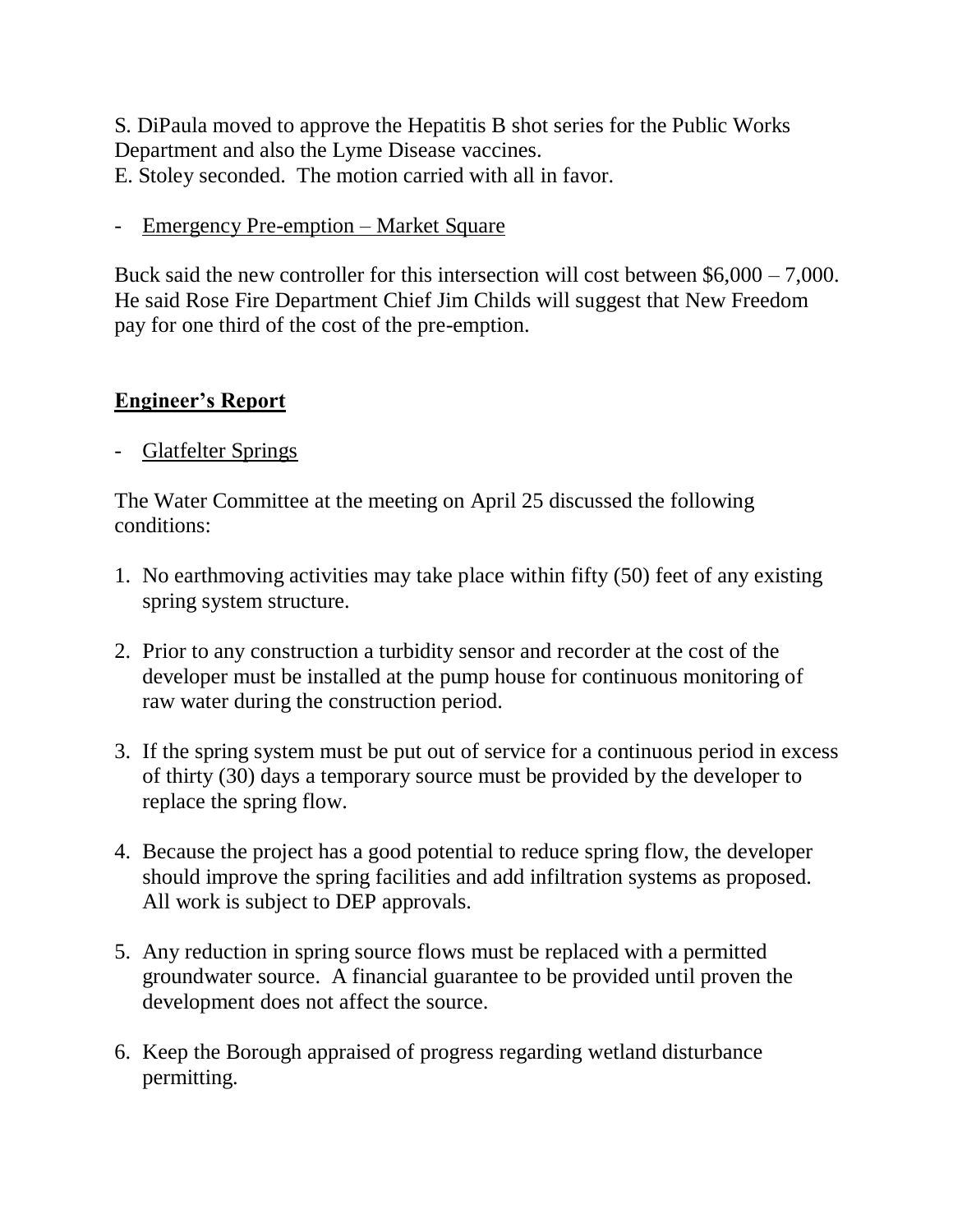- 7. During the land development approvals, the developer is to develop refuse storage facilities to be used by all new buildings to insure better refuse control than the norm (possibly enclosed).
- 8. It was pointed out that the Comprehensive Plans (existing and proposed) show the stream as a conservation/naturally sensitive area and recommend it be kept in a natural condition.
- 9. As with any development, the developer will be required to pay water tapping fees. If a developer is required to provide a permitted source of water the developer is reimbursed for the cost of the source development from the tapping fees. This standard would apply to this development for source development.
- 10.The detention pond must be located near or within the Interstate right of way.

E. Stoley moved to approve the conditions and restrictions and to authorize Countess Gilbert Andrews to incorporate the same in the proposed development agreement submitted by Silbaugh previously.

E. Livermore seconded. The motion carried with all in favor.

- New Well Site

Jim Holley was authorized to explore the purchase or donation of a well drilled by the Stonebridge developers east of I-83. The well is not needed as they are connected to the York Water Company. The well possibly tested at 200 gallons per minute.

#### **Solicitor's Report**

- 6 Lois Lane Delinquent Sewer Account

Jeff Rehmeyer recommended the Borough try to execute on the liens rather than go on private lands to plug the sewer line. Upfront money of about \$2,000 is required to the Sheriff's Office with reimbursement from the sale. Jeff was going to check the homeowner's mortgage company to see if it required sewer fees to be paid.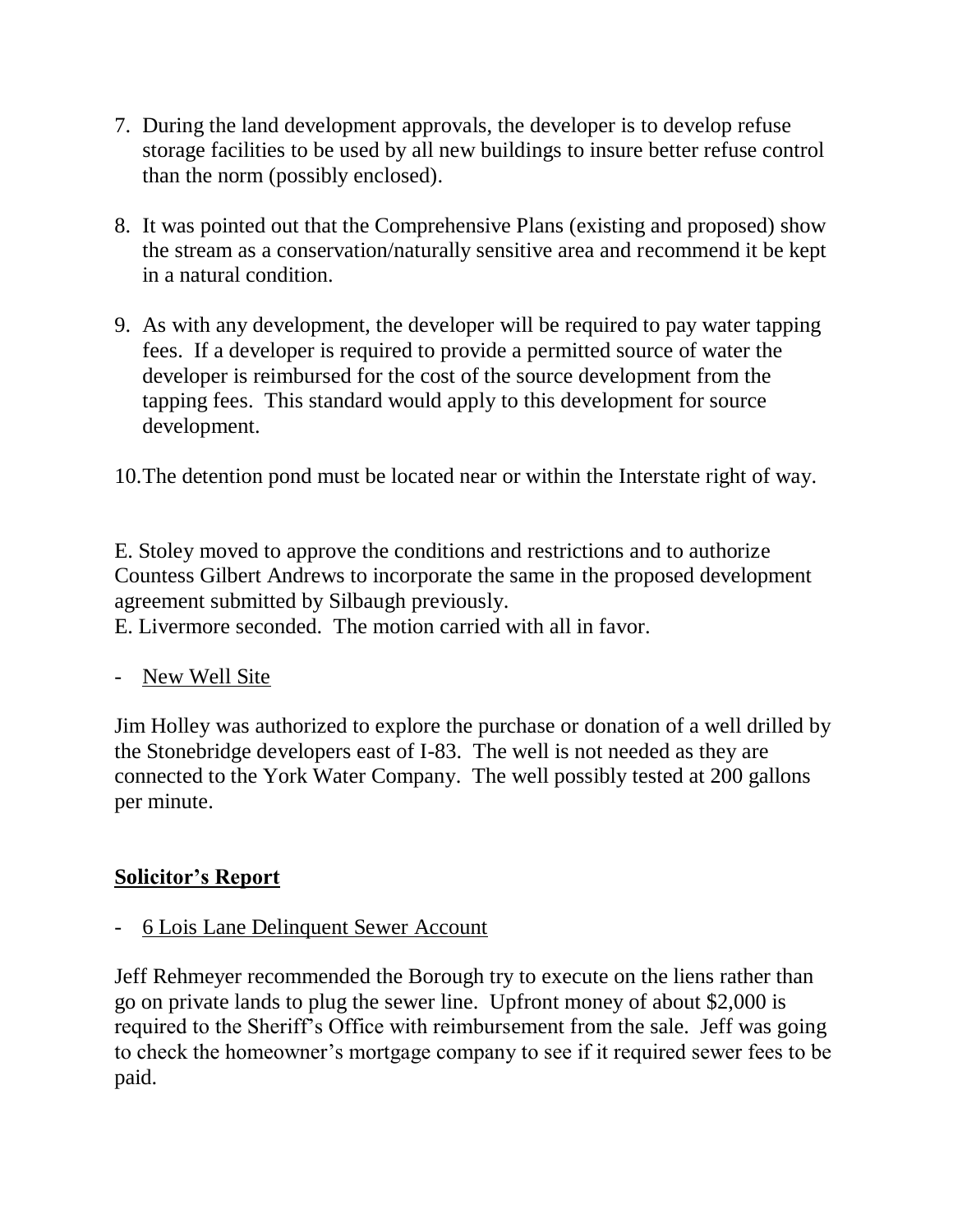E. Stoley moved to authorize Jeff to proceed with the sale process.

- S. DiPaula and E. Livermore seconded. The motion carried with all in favor.
- Hopewell Township

Jeff said he filed a brief on behalf of the Borough and Authority.

# **York Area Earned Income Tax Bureau** – Eugene M. Livermore

Gene said the Regional Recreation Board received a letter from Ray Fox that it is not legal for municipalities to provide copies of its residents to other entities. Jeff said he and Jon discussed the letter and Jon felt Ray Fox was correct. Jeff will obtain a copy of the Act.

# **Secretary's Report** – Cindy L. Bosley

There was an incident where a resident felt not enough notice was given for the water main flushing and a load of expensive shirts was lost.

The Borough advertises the flushing and it was felt this requirement was sufficient.

# **Recreation Board/Regional Recreation Board** – Eric W. Stoley

The regional planning commission was asked to host a joint meeting to include the Township to discuss the Township's possible membership in regional recreation. That meeting will be held here on June 15. All Councilmen are invited.

# **Planning Commission/Regional Planning Commission** – Eric W. Stoley

The joint comprehensive plan will be placed on the June agenda for adoption.

Shrewsbury Township is suggesting a possible joint zoning ordinance update/revision. This will be discussed at a later time.

- Emergency Response Plan